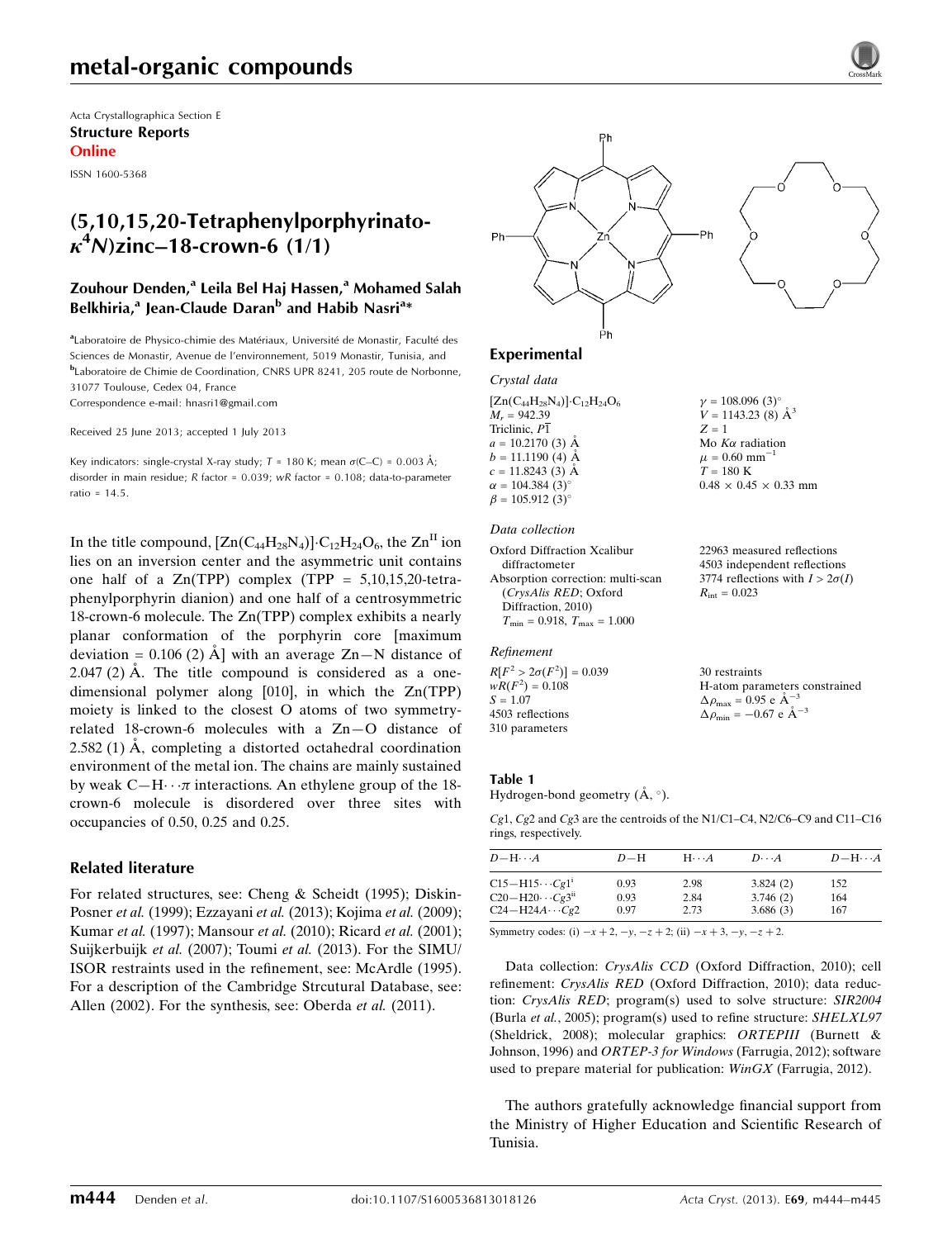Supplementary data and figures for this paper are available from the IUCr electronic archives (Reference: HY2633).

### References

- [Allen, F. H. \(2002\).](https://scripts.iucr.org/cgi-bin/cr.cgi?rm=pdfbb&cnor=hy2633&bbid=BB1) Acta Cryst. B58, 380–388.
- [Burla, M. C., Caliandro, R., Camalli, M., Carrozzini, B., Cascarano, G. L., De](https://scripts.iucr.org/cgi-bin/cr.cgi?rm=pdfbb&cnor=hy2633&bbid=BB2) [Caro, L., Giacovazzo, C., Polidori, G. & Spagna, R. \(2005\).](https://scripts.iucr.org/cgi-bin/cr.cgi?rm=pdfbb&cnor=hy2633&bbid=BB2) J. Appl. Cryst. 38, [381–388.](https://scripts.iucr.org/cgi-bin/cr.cgi?rm=pdfbb&cnor=hy2633&bbid=BB2)
- [Burnett, M. N. & Johnson, C. K. \(1996\).](https://scripts.iucr.org/cgi-bin/cr.cgi?rm=pdfbb&cnor=hy2633&bbid=BB3) ORTEPIII Report ORNL-6895. Oak [Ridge National Laboratory, Tennessee, USA.](https://scripts.iucr.org/cgi-bin/cr.cgi?rm=pdfbb&cnor=hy2633&bbid=BB3)
- [Cheng, B. & Scheidt, W. R. \(1995\).](https://scripts.iucr.org/cgi-bin/cr.cgi?rm=pdfbb&cnor=hy2633&bbid=BB4) Inorg. Chim. Acta, 237, 5–11.
- [Diskin-Posner, Y., Kumar, R. K. & Goldberg, I. \(1999\).](https://scripts.iucr.org/cgi-bin/cr.cgi?rm=pdfbb&cnor=hy2633&bbid=BB5) New J. Chem. 23, 885– [890.](https://scripts.iucr.org/cgi-bin/cr.cgi?rm=pdfbb&cnor=hy2633&bbid=BB5)
- [Ezzayani, K., Nasri, S., Belkhiria, M. S., Daran, J.-C. & Nasri, H. \(2013\).](https://scripts.iucr.org/cgi-bin/cr.cgi?rm=pdfbb&cnor=hy2633&bbid=BB6) Acta Cryst. E69[, m114–m115.](https://scripts.iucr.org/cgi-bin/cr.cgi?rm=pdfbb&cnor=hy2633&bbid=BB6)

[Farrugia, L. J. \(2012\).](https://scripts.iucr.org/cgi-bin/cr.cgi?rm=pdfbb&cnor=hy2633&bbid=BB7) J. Appl. Cryst. 45, 849–854.

- [Kojima, T., Nakanishi, T., Honda, T., Harada, R., Shiro, M. & Fukuzumi, S.](https://scripts.iucr.org/cgi-bin/cr.cgi?rm=pdfbb&cnor=hy2633&bbid=BB9) (2009). [Eur. J. Inorg. Chem.](https://scripts.iucr.org/cgi-bin/cr.cgi?rm=pdfbb&cnor=hy2633&bbid=BB9) pp. 727–734.
- [Kumar, R. K., Goldborth, A. & Goldberg, I. \(1997\).](https://scripts.iucr.org/cgi-bin/cr.cgi?rm=pdfbb&cnor=hy2633&bbid=BB10) Z. Kristallogr. New Cryst. Struct. 212[, 383–384.](https://scripts.iucr.org/cgi-bin/cr.cgi?rm=pdfbb&cnor=hy2633&bbid=BB10)
- [Mansour, A., Belkhiria, M. S., Daran, J.-C. & Nasri, H. \(2010\).](https://scripts.iucr.org/cgi-bin/cr.cgi?rm=pdfbb&cnor=hy2633&bbid=BB11) Acta Cryst. E66, [m509–m510.](https://scripts.iucr.org/cgi-bin/cr.cgi?rm=pdfbb&cnor=hy2633&bbid=BB11)
- [McArdle, P. \(1995\).](https://scripts.iucr.org/cgi-bin/cr.cgi?rm=pdfbb&cnor=hy2633&bbid=BB12) J. Appl. Cryst. 28, 65.
- [Oberda, K., Deperasin´ska, I., Nizhnik, Y., Jerzykiewicz, L. & Szemik-Hojniak,](https://scripts.iucr.org/cgi-bin/cr.cgi?rm=pdfbb&cnor=hy2633&bbid=BB13) A. (2011). Polyhedron, 30[, 2391–2399.](https://scripts.iucr.org/cgi-bin/cr.cgi?rm=pdfbb&cnor=hy2633&bbid=BB13)
- [Oxford Diffraction \(2010\).](https://scripts.iucr.org/cgi-bin/cr.cgi?rm=pdfbb&cnor=hy2633&bbid=BB14) CrystAlis CCD and CrysAlis RED. Oxford [Diffraction Ltd, Yarnton, England.](https://scripts.iucr.org/cgi-bin/cr.cgi?rm=pdfbb&cnor=hy2633&bbid=BB14)
- [Ricard, D., Richard, P. & Boitrel, B. \(2001\).](https://scripts.iucr.org/cgi-bin/cr.cgi?rm=pdfbb&cnor=hy2633&bbid=BB15) Acta Cryst. E57, m404–m406.
- [Sheldrick, G. M. \(2008\).](https://scripts.iucr.org/cgi-bin/cr.cgi?rm=pdfbb&cnor=hy2633&bbid=BB16) Acta Cryst. A64, 112–122.
- [Suijkerbuijk, B. M. J. M., Tooke, D. M., Spek, A. L., Van Koten, G. & Gebbink,](https://scripts.iucr.org/cgi-bin/cr.cgi?rm=pdfbb&cnor=hy2633&bbid=BB17) [R. J. M. K. \(2007\).](https://scripts.iucr.org/cgi-bin/cr.cgi?rm=pdfbb&cnor=hy2633&bbid=BB17) Chem. Asian J. 2, 889–903.
- [Toumi, H., Belghith, Y., Daran, J.-C. & Nasri, H. \(2013\).](https://scripts.iucr.org/cgi-bin/cr.cgi?rm=pdfbb&cnor=hy2633&bbid=BB18) Acta Cryst. E69, [m354–m355.](https://scripts.iucr.org/cgi-bin/cr.cgi?rm=pdfbb&cnor=hy2633&bbid=BB18)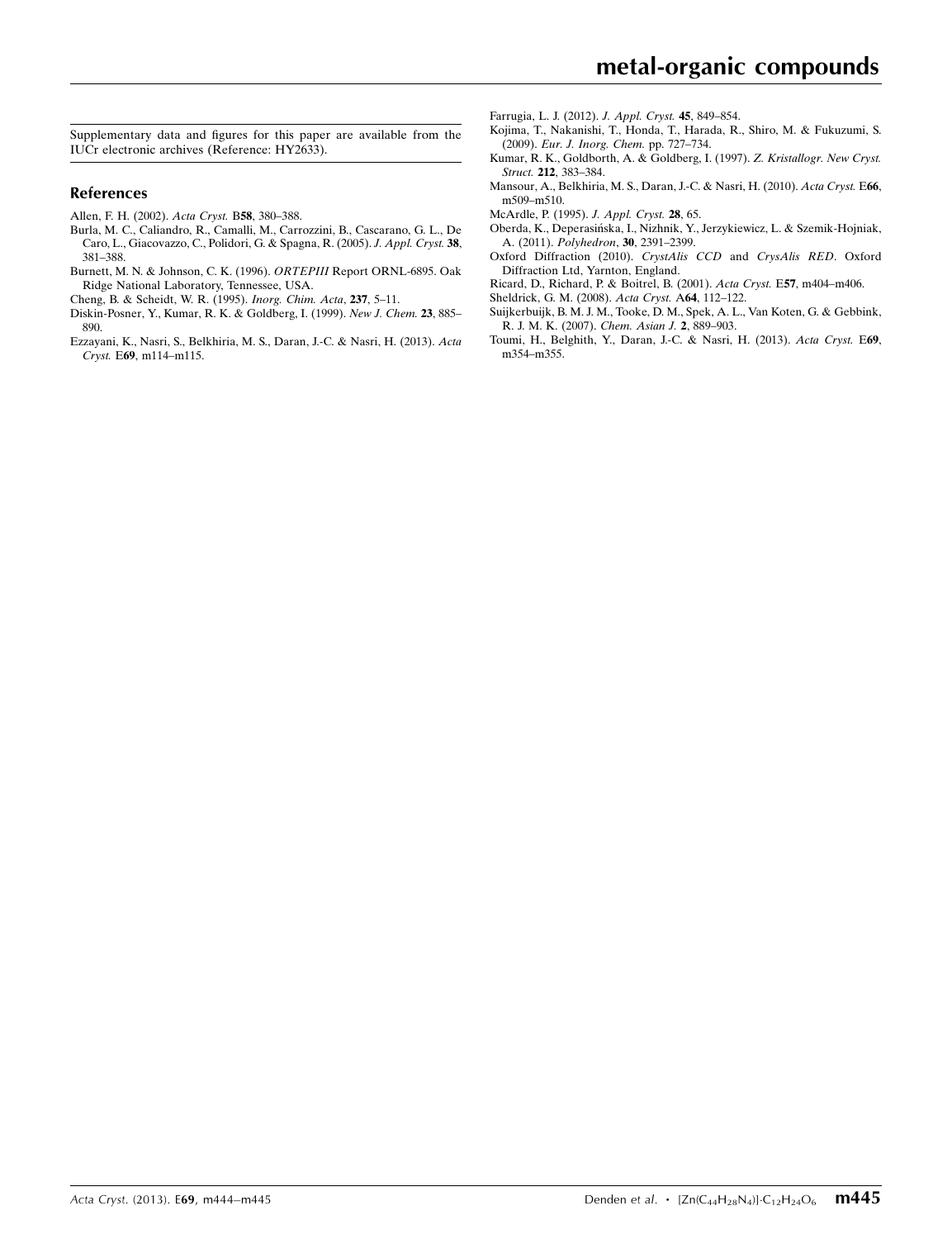# **supporting information**

*Acta Cryst.* (2013). E**69**, m444–m445 [doi:10.1107/S1600536813018126]

# **(5,10,15,20-Tetraphenylporphyrinato-***κ***<sup>4</sup>** *N***)zinc–18-crown-6 (1/1)**

# **Zouhour Denden, Leila Bel Haj Hassen, Mohamed Salah Belkhiria, Jean-Claude Daran and Habib Nasri**

## **S1. Comment**

In continuation of our research on the crystal structures of metalloporphyrins resulting from the interactions of porphyrin complexes type  $[M<sup>II</sup>(TPP)]$  (TPP is a dianion of 5,10,15,20-tetraphenylporphyrin and *M* is a metal) with 18-crown-6 (18-C-6), we recently reported the molecular structures of three metalloporphyrines involving 18-C-6. The first one is (tetraphenylporphyrinato)cobalt(II)-18-C-6 with the formula [Co<sup>II</sup>(TPP)].(18-C-6) (Mansour *et al.*, 2010) and the second structure concerns the coordination complex diaqua(tetraphenylporphyrinato)magnesium(II)-18-C-6 with the formula [Mg(TPP)(H<sub>2</sub>O)<sub>2</sub>].(18-C-6) (Ezzayani *et al.*, 2013). The third metalloporphyrin-18-C-6 derivative is the [Cd(TPP)(H<sub>2</sub>O)]. (18-C-6) species (Toumi *et al.*, 2013). By the other hand a search of Cambridge Structural Database (CSD, version 5.34; Allen, 2002) reveals only two zinc–porphyrin structures involving 18-C-6 molecules, with the same formula [Zn(TPP) (H2O)].(18-C-6) [CSD refcodes: ZOLXUT (Cheng & Scheidt, 1995), and XIYGAN (Diskin-Posner *et al.*, 1999)]. The average equatorial Zn—N distance equal to 2.071 (1) Å lies in the range  $[2.035 (2)-2.081 (5)$  Å] of related porphyrin species, *i.e.* [Zn(TPP)(H<sub>2</sub>O)<sub>2</sub>] (Suijkerbuijk *et al.*, 2007) and [Zn(TPP)(4-pyridinamine)] (Kojima *et al.*, 2009). In order to gain more insight into the interactions of 18-C-6 with zinc–porphyrin complexes, we report herein the synthesis and crystal structure of the title compound, [Zn(TPP)].(18-C-6).

In the title compound, two symmetry-related 18-C-6 molecules are weakly bonded to the  $\mathbb{Z}n^{II}$  ion *via* the O1 atom with a distance of 2.582 (1) Å (Fig. 1). It is noteworthy that the Zn—O bond length values for metalloporphyrin type  $[Zn(porph)(OR)]$  ( $R =$ an alkyl or aryl group) are within the large range [2.147 (5)–2.708 (2) Å] [CSD refcodes: BOQPIG (Ricard *et al.*, 2001), and GETGER (Kumar *et al.*, 1997)]. Consequently, we can consider that for the title compound, the 18-C-6 molecule is weakly coordinated to the central metal. We noticed the striking resemblance of the title compound and the related compound  $[Co<sup>T</sup>(TPP)]$ .(18-C-6): (i) the two structures are isomorphs and they have the space group *P*1 and the cell parameters are very close; (ii) the Co—O(18-C-6) distance [2.533 (2) Å] is quite close to the value of the title compound. The porphyrin core presents a nearly planar conformation with maximum and minimum deviations from the  $C_{20}N_4$  least-squares plane of 0.106 (2) and 0.000 (2) Å for C10 and C3 atoms, respectively, while the Zn<sup>II</sup> ion is at 0.05 (1) Å from the plane.

The crystal structure of the title compound resembles to one-dimensional coordination polymer, where each [Zn(TPP)] moiety is linked to two symmetry-related 18-C-6 molecules through the O1 and O1<sup>i</sup> atoms (symmetry code: (i) 2-x, -y, 1z) (Fig. 2). These chains are mainly sustained by weak  $C-H\cdots\pi$  interactions (Table 1).

### **S2. Experimental**

The reaction of the Zn(TPP) complex (15 mg, 0.022 mmol) (Oberda *et al.*, 2011) with an excess of 18-C-6 (80 mg, 0.302 mmol) in 15 ml of chlorobenzene at room temperature yielded after two hours a red-purple solution. Crystals of the title compound were obtained by diffusion of hexane into the chlorobenzene solution.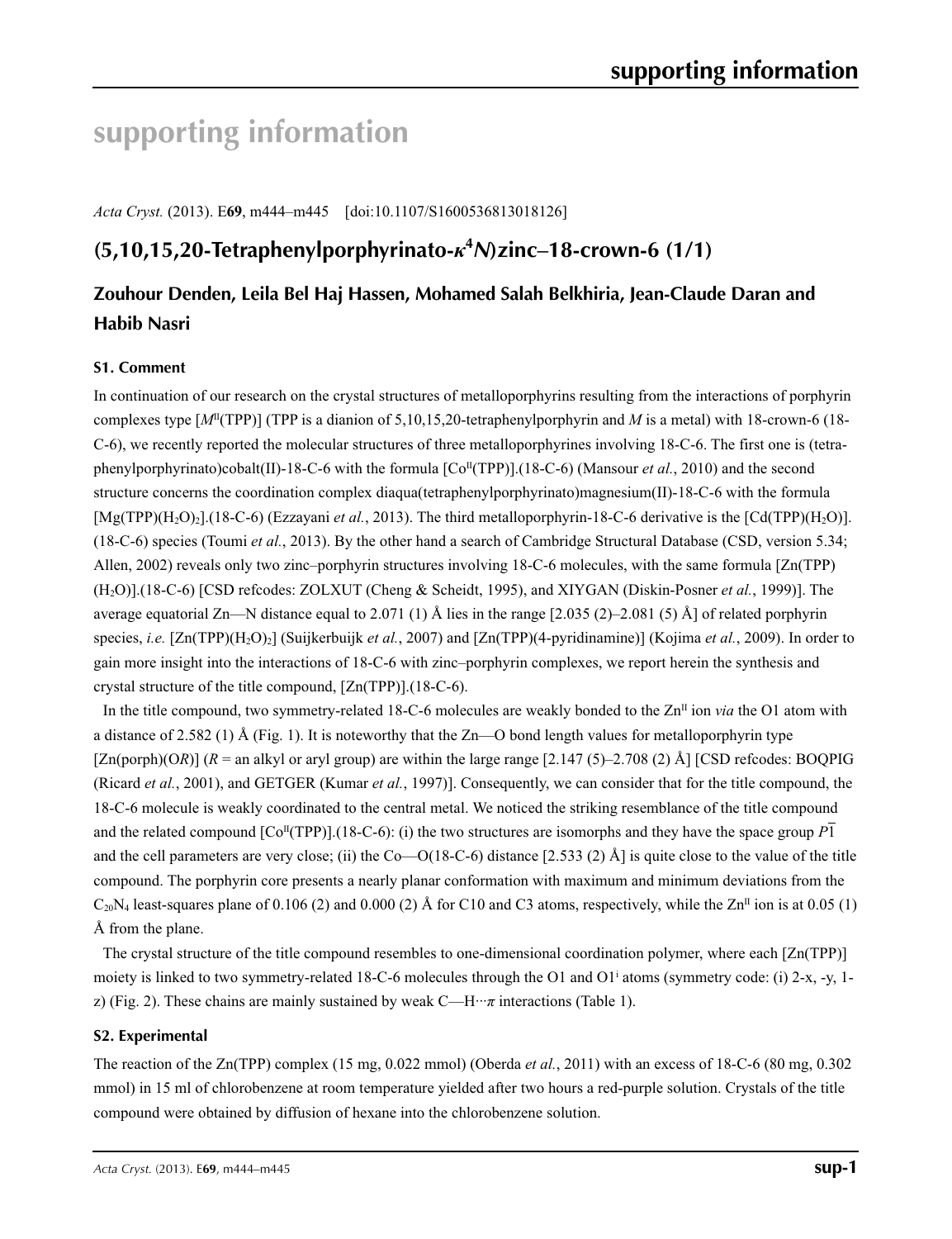### **S3. Refinement**

All H atoms were placed in geometrically idealized positions and refined as riding atoms, with  $C-H = 0.93$  (aromatic) and 0.97 (CH<sub>2</sub>) Å and with  $U_{iso}(H) = 1.2U_{eq}(C)$ . An ethylene group of the 18-C-6 molecule is disordered over three sites with occupancies of 0.50, 0.25 and 0.25. The anisotropic ellipsoids of the atoms O3, C27A and C28A of the 18-C-6 molecule were elongated, so the SIMU/ISOR restraints (McArdle, 1995) and EADP constraint commands in the *SHELXL97* software (Sheldrick, 2008) were used .



### **Figure 1**

The molecular structure of the title compound. Displacement ellipsoids are drawn at the 40% probability level. H atoms have been omitted for clarity. [Symmtry codes: (i) -*x*+2, -*y*, -*z*+1; (ii) -*x*+2, -*y*-1, -*z*+1.]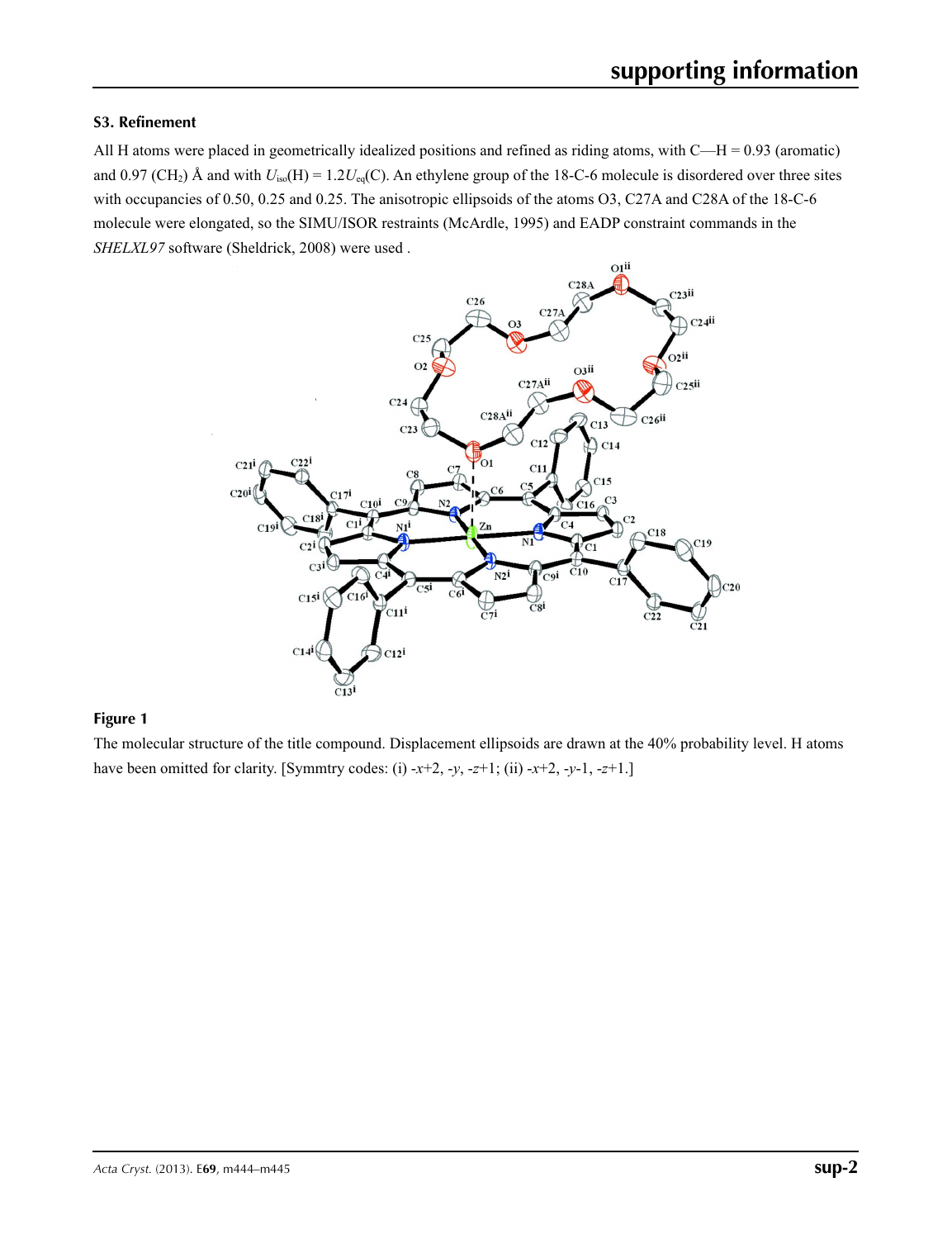

## **Figure 2**

A drawing showing the one-dimensional structure of the title compound. H atoms have been omitted for clarity. [Symmetry code: (i) 2-x, -y, 1-z.]

### **(5,10,15,20-Tetraphenylporphyrinato-***κ***<sup>4</sup>** *N***)zinc–18-crown-6 (1/1)**

| Crystal data                                |                                        |
|---------------------------------------------|----------------------------------------|
| $[Zn(C_{44}H_{28}N_4)]$ · $C_{12}H_{24}O_6$ | $\gamma = 108.096(3)^{\circ}$          |
| $M_r = 942.39$                              | $V = 1143.23$ (8) Å <sup>3</sup>       |
| Triclinic, P1                               | $Z=1$                                  |
| Hall symbol: -P 1                           | $F(000) = 494$                         |
| $a = 10.2170(3)$ Å                          | $D_x = 1.369$ Mg m <sup>-3</sup>       |
| $b = 11.1190$ (4) Å                         | Mo Ka radiation, $\lambda = 0.71073$ Å |
| $c = 11.8243(3)$ Å                          | Cell parameters from 13909 reflections |
| $\alpha$ = 104.384 (3) <sup>o</sup>         | $\theta$ = 3.3–29.1°                   |
| $\beta$ = 105.912 (3) <sup>o</sup>          | $\mu$ = 0.60 mm <sup>-1</sup>          |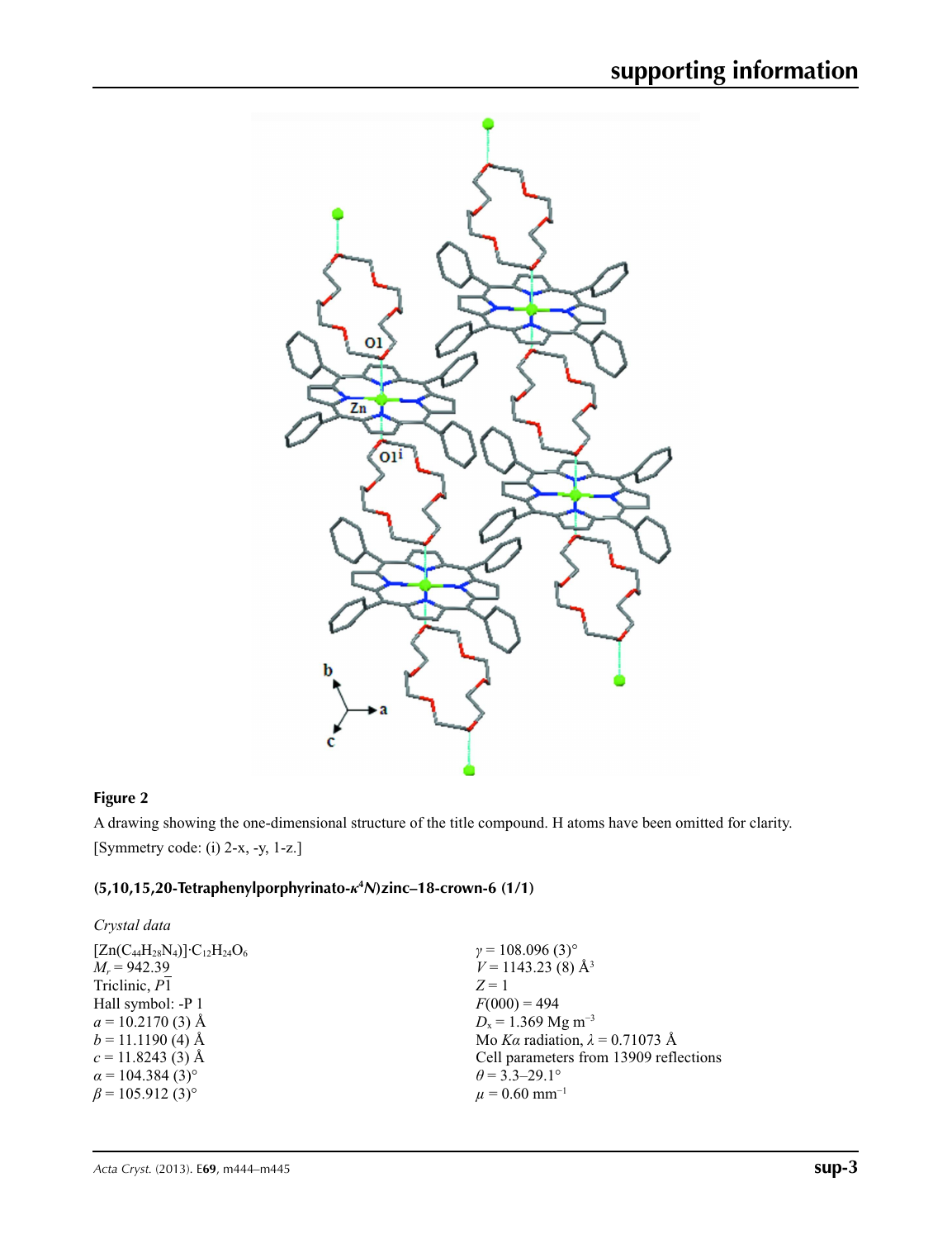$T = 180 \text{ K}$ Block, violet

*Data collection*

| Duiu concenon                                        |                                                                         |
|------------------------------------------------------|-------------------------------------------------------------------------|
| Oxford Diffraction Xcalibur<br>diffractometer        | 22963 measured reflections<br>4503 independent reflections              |
| Radiation source: fine-focus sealed tube             | 3774 reflections with $I > 2\sigma(I)$                                  |
| Graphite monochromator                               | $R_{\text{int}} = 0.023$                                                |
| Detector resolution: 16.1978 pixels mm <sup>-1</sup> | $\theta_{\text{max}} = 26.0^{\circ}, \theta_{\text{min}} = 3.3^{\circ}$ |
| $\omega$ scans                                       | $h = -12 \rightarrow 12$                                                |
| Absorption correction: multi-scan                    | $k = -13 \rightarrow 13$                                                |
| (CrysAlis RED; Oxford Diffraction, 2010)             | $l = -14 \rightarrow 14$                                                |
| $T_{\min}$ = 0.918, $T_{\max}$ = 1.000               |                                                                         |
| Refinement                                           |                                                                         |
| Refinement on $F^2$                                  | Secondary atom site location: difference Fourier                        |
| Least-squares matrix: full                           | map                                                                     |
| $R[F^2 > 2\sigma(F^2)] = 0.039$                      | Hydrogen site location: inferred from                                   |
| $wR(F^2) = 0.108$                                    | neighbouring sites                                                      |
| $S = 1.07$                                           | H-atom parameters constrained                                           |
| 4503 reflections                                     | $w = 1/[\sigma^2(F_0^2) + (0.0591P)^2 + 0.5621P]$                       |
| 310 parameters                                       | where $P = (F_o^2 + 2F_c^2)/3$                                          |
| 30 restraints                                        | $(\Delta/\sigma)_{\text{max}}$ < 0.001                                  |
| Primary atom site location: structure-invariant      | $\Delta\rho_{\text{max}}$ = 0.95 e Å <sup>-3</sup>                      |

 $0.48 \times 0.45 \times 0.33$  mm

### *Special details*

direct methods

**Geometry**. All s.u.'s (except the s.u. in the dihedral angle between two l.s. planes) are estimated using the full covariance matrix. The cell s.u.'s are taken into account individually in the estimation of s.u.'s in distances, angles and torsion angles; correlations between s.u.'s in cell parameters are only used when they are defined by crystal symmetry. An approximate (isotropic) treatment of cell s.u.'s is used for estimating s.u.'s involving l.s. planes.

Δ*ρ*min = −0.67 e Å−3

**Refinement**. Refinement of  $F^2$  against ALL reflections. The weighted  $R$ -factor  $wR$  and goodness of fit  $S$  are based on  $F^2$ , conventional *R*-factors *R* are based on *F*, with *F* set to zero for negative *F*<sup>2</sup>. The threshold expression of  $F^2 > 2\sigma(F^2)$  is used only for calculating *R*-factors(gt) *etc*. and is not relevant to the choice of reflections for refinement. *R*-factors based on *F*<sup>2</sup> are statistically about twice as large as those based on *F*, and *R*- factors based on ALL data will be even larger.

*Fractional atomic coordinates and isotropic or equivalent isotropic displacement parameters (Å<sup>2</sup>)* 

|                | $\mathcal{X}$ | v              | Ζ           | $U_{\rm iso}*/U_{\rm eq}$ | Occ. (2) |
|----------------|---------------|----------------|-------------|---------------------------|----------|
| Zn             | 1.0000        | 0.0000         | 0.5000      | 0.03274(14)               |          |
| N <sub>1</sub> | 1.11054(18)   | $-0.01373(18)$ | 0.66650(15) | 0.0230(4)                 |          |
| N <sub>2</sub> | 0.79951(17)   | $-0.10495(17)$ | 0.50470(15) | 0.0213(3)                 |          |
| C <sub>1</sub> | 1.2617(2)     | 0.0346(2)      | 0.72913(18) | 0.0219(4)                 |          |
| C <sub>2</sub> | 1.2919(2)     | $-0.0065(2)$   | 0.83665(19) | 0.0248(4)                 |          |
| H2             | 1.3854        | 0.0140         | 0.8949      | $0.030*$                  |          |
| C <sub>3</sub> | 1.1598(2)     | $-0.0801(2)$   | 0.83723(18) | 0.0243(4)                 |          |
| H <sub>3</sub> | 1.1450        | $-0.1199$      | 0.8958      | $0.029*$                  |          |
| C4             | 1.0454(2)     | $-0.0857(2)$   | 0.72994(18) | 0.0215(4)                 |          |
| C <sub>5</sub> | 0.8921(2)     | $-0.1589(2)$   | 0.69362(18) | 0.0214(4)                 |          |
| C <sub>6</sub> | 0.7795(2)     | $-0.1682(2)$   | 0.58835(18) | 0.0217(4)                 |          |
| C7             | 0.6231(2)     | $-0.2468(2)$   | 0.5519(2)   | 0.0274(5)                 |          |
| H7             | 0.5805        | $-0.2996$      | 0.5927      | $0.033*$                  |          |
| C8             | 0.5497(2)     | $-0.2298(2)$   | 0.4477(2)   | 0.0270(4)                 |          |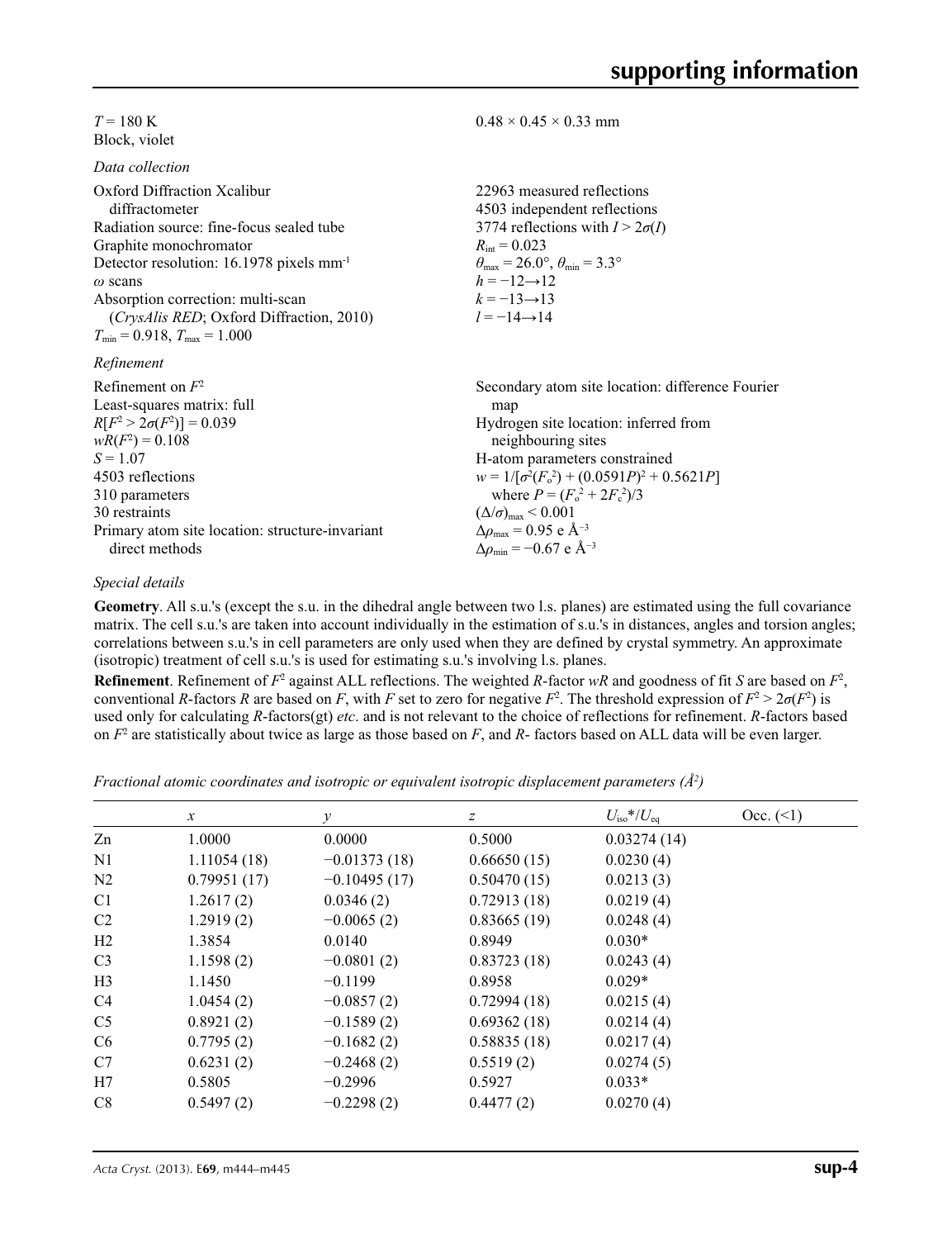| H8                | 0.4471      | $-0.2677$      | 0.4038      | $0.032*$  |      |
|-------------------|-------------|----------------|-------------|-----------|------|
| C9                | 0.6606(2)   | $-0.1415(2)$   | 0.41709(18) | 0.0215(4) |      |
| C10               | 1.3700(2)   | 0.1076(2)      | 0.69132(18) | 0.0221(4) |      |
| C11               | 0.8443(2)   | $-0.2378(2)$   | 0.77232(18) | 0.0218(4) |      |
| C12               | 0.8211(3)   | $-0.3733(2)$   | 0.7389(2)   | 0.0355(5) |      |
| H12               | 0.8369      | $-0.4151$      | 0.6684      | $0.043*$  |      |
| C13               | 0.7744(3)   | $-0.4473(2)$   | 0.8098(2)   | 0.0382(6) |      |
| H13               | 0.7593      | $-0.5383$      | 0.7867      | $0.046*$  |      |
| C14               | 0.7504(2)   | $-0.3870(2)$   | 0.9138(2)   | 0.0318(5) |      |
| H14               | 0.7190      | $-0.4368$      | 0.9611      | $0.038*$  |      |
| C15               | 0.7733(3)   | $-0.2519(2)$   | 0.9478(2)   | 0.0338(5) |      |
| H15               | 0.7569      | $-0.2105$      | 1.0181      | $0.041*$  |      |
| C16               | 0.8207(2)   | $-0.1776(2)$   | 0.8774(2)   | 0.0288(5) |      |
| H <sub>16</sub>   | 0.8366      | $-0.0864$      | 0.9013      | $0.035*$  |      |
| C17               | 1.5297(2)   | 0.1524(2)      | 0.77206(18) | 0.0228(4) |      |
| C18               | 1.6208(2)   | 0.1016(2)      | 0.7256(2)   | 0.0303(5) |      |
| H18               | 1.5813      | 0.0383         | 0.6437      | $0.036*$  |      |
| C19               | 1.7692(3)   | 0.1441(3)      | 0.7995(2)   | 0.0373(5) |      |
| H19               | 1.8287      | 0.1094         | 0.7672      | $0.045*$  |      |
| C20               | 1.8297(2)   | 0.2382(3)      | 0.9214(2)   | 0.0366(6) |      |
| H20               | 1.9298      | 0.2674         | 0.9706      | $0.044*$  |      |
| C21               | 1.7406(2)   | 0.2884(2)      | 0.9696(2)   | 0.0337(5) |      |
| H21               | 1.7805      | 0.3507         | 1.0519      | $0.040*$  |      |
| C22               | 1.59147(13) | 0.24577(12)    | 0.89529(11) | 0.0270(4) |      |
| H22               | 1.5321      | 0.2801         | 0.9283      | $0.032*$  |      |
| O <sub>1</sub>    | 0.99283(13) | $-0.23197(12)$ | 0.38069(11) | 0.0414(4) |      |
| C <sub>23</sub>   | 0.88485(13) | $-0.30609(12)$ | 0.25589(11) | 0.0415(6) |      |
| H23A              | 0.9247      | $-0.3582$      | 0.2072      | $0.050*$  |      |
| H23B              | 0.8669      | $-0.2424$      | 0.2171      | $0.050*$  |      |
| C <sub>24</sub>   | 0.7397(3)   | $-0.4009(3)$   | 0.2491(2)   | 0.0423(6) |      |
| H24A              | 0.7125      | $-0.3563$      | 0.3149      | $0.051*$  |      |
| H24B              | 0.6622      | $-0.4252$      | 0.1681      | $0.051*$  |      |
| O <sub>2</sub>    | 0.7523(2)   | $-0.51824(18)$ | 0.26441(18) | 0.0450(4) |      |
| C <sub>25</sub>   | 0.6304(3)   | $-0.6046(3)$   | 0.2816(3)   | 0.0473(6) |      |
| H25A              | 0.5470      | $-0.6566$      | 0.2012      | $0.057*$  |      |
| H25B              | 0.5991      | $-0.5509$      | 0.3380      | $0.057*$  |      |
| C <sub>26</sub>   | 0.6787(3)   | $-0.6981(3)$   | 0.3367(3)   | 0.0510(7) |      |
| H26A              | 0.5923      | $-0.7734$      | 0.3282      | $0.061*$  |      |
| H26B              | 0.7329      | $-0.7344$      | 0.2921      | $0.061*$  |      |
| O <sub>3</sub>    | 0.7692(2)   | $-0.6263(2)$   | 0.4630(2)   | 0.0602(5) |      |
| C27A              | 0.9180(7)   | $-0.6327(7)$   | 0.5200(6)   | 0.0541(7) | 0.50 |
| H27A              | 0.9569      | $-0.6576$      | 0.4558      | $0.065*$  | 0.50 |
| H27B              | 0.9902      | $-0.5461$      | 0.5848      | $0.065*$  | 0.50 |
| C28A              | 0.8820(7)   | $-0.7408(7)$   | 0.5755(6)   | 0.0492(8) | 0.50 |
| H <sub>2</sub> 8A | 0.8521      | $-0.7103$      | 0.6447      | $0.059*$  | 0.50 |
| H28B              | 0.7999      | $-0.8229$      | 0.5118      | $0.059*$  | 0.50 |
| C27B              | 0.8033(15)  | $-0.7226(13)$  | 0.5251(14)  | 0.0541(7) | 0.25 |
| H27C              |             | $-0.7096$      |             | $0.065*$  |      |
|                   | 0.7839      |                | 0.6022      |           | 0.25 |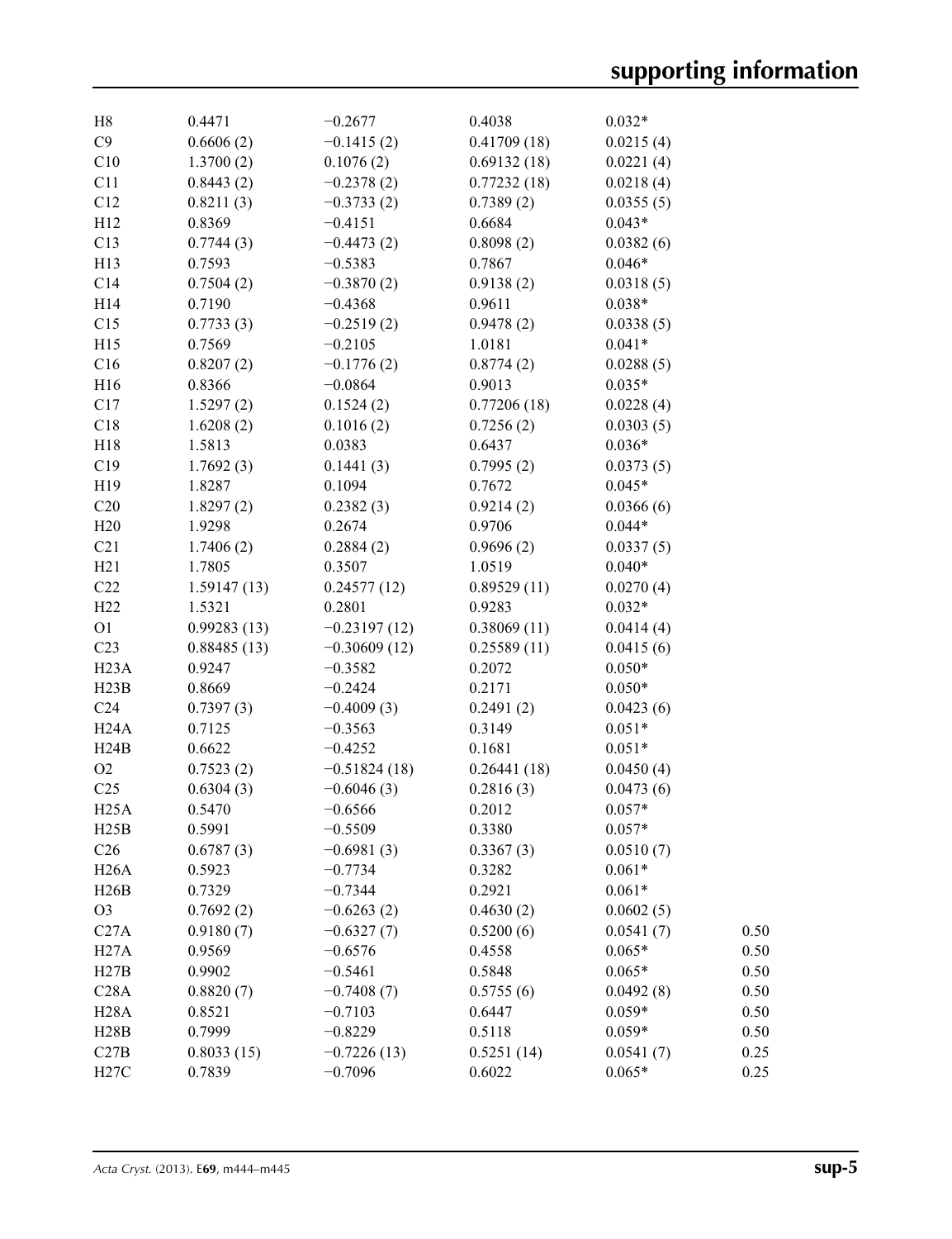| H27D        | 0.7453     | $-0.8165$     | 0.4685     | $0.065*$  | 0.25 |  |
|-------------|------------|---------------|------------|-----------|------|--|
| C28B        | 0.9557(13) | $-0.6854(13)$ | 0.5508(13) | 0.0492(8) | 0.25 |  |
| H28C        | 1.0109     | $-0.5895$     | 0.6021     | $0.059*$  | 0.25 |  |
| H28D        | 0.9724     | $-0.7018$     | 0.4725     | $0.059*$  | 0.25 |  |
| C27C        | 0.8191(15) | $-0.7395(13)$ | 0.4715(13) | 0.0541(7) | 0.25 |  |
| H27E        | 0.7387     | $-0.8215$     | 0.4604     | $0.065*$  | 0.25 |  |
| H27F        | 0.8663     | $-0.7600$     | 0.4127     | $0.065*$  | 0.25 |  |
| C28C        | 0.9287(15) | $-0.6667(14)$ | 0.6059(12) | 0.0492(8) | 0.25 |  |
| H28E        | 0.8790     | $-0.6567$     | 0.6645     | $0.059*$  | 0.25 |  |
| <b>H28F</b> | 0.9991     | $-0.5779$     | 0.6184     | $0.059*$  | 0.25 |  |

*Atomic displacement parameters (Å2 )*

|                 | $U^{11}$    | $U^{22}$   | $U^{33}$   | $U^{12}$    | $U^{13}$    | $U^{23}$    |
|-----------------|-------------|------------|------------|-------------|-------------|-------------|
| Zn              | 0.01801(19) | 0.0560(3)  | 0.0266(2)  | 0.00947(17) | 0.00743(14) | 0.02734(18) |
| N1              | 0.0178(8)   | 0.0310(9)  | 0.0204(8)  | 0.0074(7)   | 0.0065(7)   | 0.0138(7)   |
| N2              | 0.0182(8)   | 0.0277(9)  | 0.0180(8)  | 0.0078(7)   | 0.0058(6)   | 0.0116(7)   |
| C1              | 0.0206(9)   | 0.0250(10) | 0.0183(9)  | 0.0085(8)   | 0.0049(8)   | 0.0089(8)   |
| C <sub>2</sub>  | 0.0232(10)  | 0.0294(11) | 0.0200(10) | 0.0106(9)   | 0.0040(8)   | 0.0110(8)   |
| C <sub>3</sub>  | 0.0257(10)  | 0.0285(11) | 0.0191(9)  | 0.0102(9)   | 0.0066(8)   | 0.0125(8)   |
| C4              | 0.0234(10)  | 0.0252(10) | 0.0176(9)  | 0.0098(8)   | 0.0080(8)   | 0.0103(8)   |
| C <sub>5</sub>  | 0.0249(10)  | 0.0227(10) | 0.0185(9)  | 0.0091(8)   | 0.0105(8)   | 0.0091(8)   |
| C6              | 0.0217(10)  | 0.0245(10) | 0.0198(9)  | 0.0076(8)   | 0.0101(8)   | 0.0096(8)   |
| C7              | 0.0226(10)  | 0.0338(12) | 0.0268(11) | 0.0072(9)   | 0.0112(9)   | 0.0158(9)   |
| C8              | 0.0188(10)  | 0.0318(11) | 0.0272(11) | 0.0057(9)   | 0.0078(8)   | 0.0127(9)   |
| C9              | 0.0184(9)   | 0.0255(10) | 0.0198(9)  | 0.0077(8)   | 0.0070(8)   | 0.0091(8)   |
| C10             | 0.0199(9)   | 0.0244(10) | 0.0201(9)  | 0.0088(8)   | 0.0054(8)   | 0.0082(8)   |
| C11             | 0.0181(9)   | 0.0258(10) | 0.0194(9)  | 0.0054(8)   | 0.0055(8)   | 0.0113(8)   |
| C12             | 0.0522(15)  | 0.0290(12) | 0.0245(11) | 0.0139(11)  | 0.0175(10)  | 0.0089(9)   |
| C13             | 0.0504(15)  | 0.0233(11) | 0.0313(12) | 0.0065(11)  | 0.0106(11)  | 0.0109(10)  |
| C14             | 0.0276(11)  | 0.0368(13) | 0.0288(11) | 0.0050(10)  | 0.0084(9)   | 0.0213(10)  |
| C15             | 0.0431(13)  | 0.0442(14) | 0.0296(11) | 0.0230(11)  | 0.0229(10)  | 0.0214(10)  |
| C16             | 0.0379(12)  | 0.0288(11) | 0.0281(11) | 0.0163(10)  | 0.0170(9)   | 0.0152(9)   |
| C17             | 0.0202(10)  | 0.0256(10) | 0.0225(10) | 0.0072(8)   | 0.0060(8)   | 0.0137(8)   |
| C18             | 0.0275(11)  | 0.0339(12) | 0.0295(11) | 0.0125(10)  | 0.0107(9)   | 0.0116(9)   |
| C19             | 0.0259(11)  | 0.0465(14) | 0.0495(14) | 0.0193(11)  | 0.0167(11)  | 0.0254(12)  |
| C20             | 0.0182(10)  | 0.0450(14) | 0.0424(13) | 0.0069(10)  | 0.0018(9)   | 0.0274(11)  |
| C21             | 0.0298(12)  | 0.0333(12) | 0.0255(11) | 0.0041(10)  | 0.0001(9)   | 0.0134(9)   |
| C22             | 0.0256(10)  | 0.0277(11) | 0.0254(10) | 0.0092(9)   | 0.0071(8)   | 0.0110(9)   |
| O <sub>1</sub>  | 0.0372(9)   | 0.0465(10) | 0.0370(9)  | 0.0164(8)   | 0.0067(7)   | 0.0185(8)   |
| C23             | 0.0559(16)  | 0.0368(13) | 0.0301(12) | 0.0170(12)  | 0.0140(11)  | 0.0145(10)  |
| C <sub>24</sub> | 0.0449(14)  | 0.0412(14) | 0.0350(13) | 0.0208(12)  | 0.0062(11)  | 0.0106(11)  |
| O2              | 0.0465(10)  | 0.0412(10) | 0.0627(12) | 0.0218(9)   | 0.0329(9)   | 0.0252(9)   |
| C <sub>25</sub> | 0.0296(12)  | 0.0583(17) | 0.0482(15) | 0.0101(12)  | 0.0137(11)  | 0.0212(13)  |
| C <sub>26</sub> | 0.0595(18)  | 0.0364(14) | 0.0672(19) | 0.0201(13)  | 0.0383(16)  | 0.0188(13)  |
| O <sub>3</sub>  | 0.0635(8)   | 0.0611(8)  | 0.0590(8)  | 0.0356(6)   | 0.0160(6)   | 0.0219(6)   |
| C27A            | 0.0561(9)   | 0.0546(9)  | 0.0546(9)  | 0.0271(7)   | 0.0179(7)   | 0.0225(7)   |
| C28A            | 0.0508(10)  | 0.0514(10) | 0.0503(10) | 0.0242(8)   | 0.0202(7)   | 0.0213(8)   |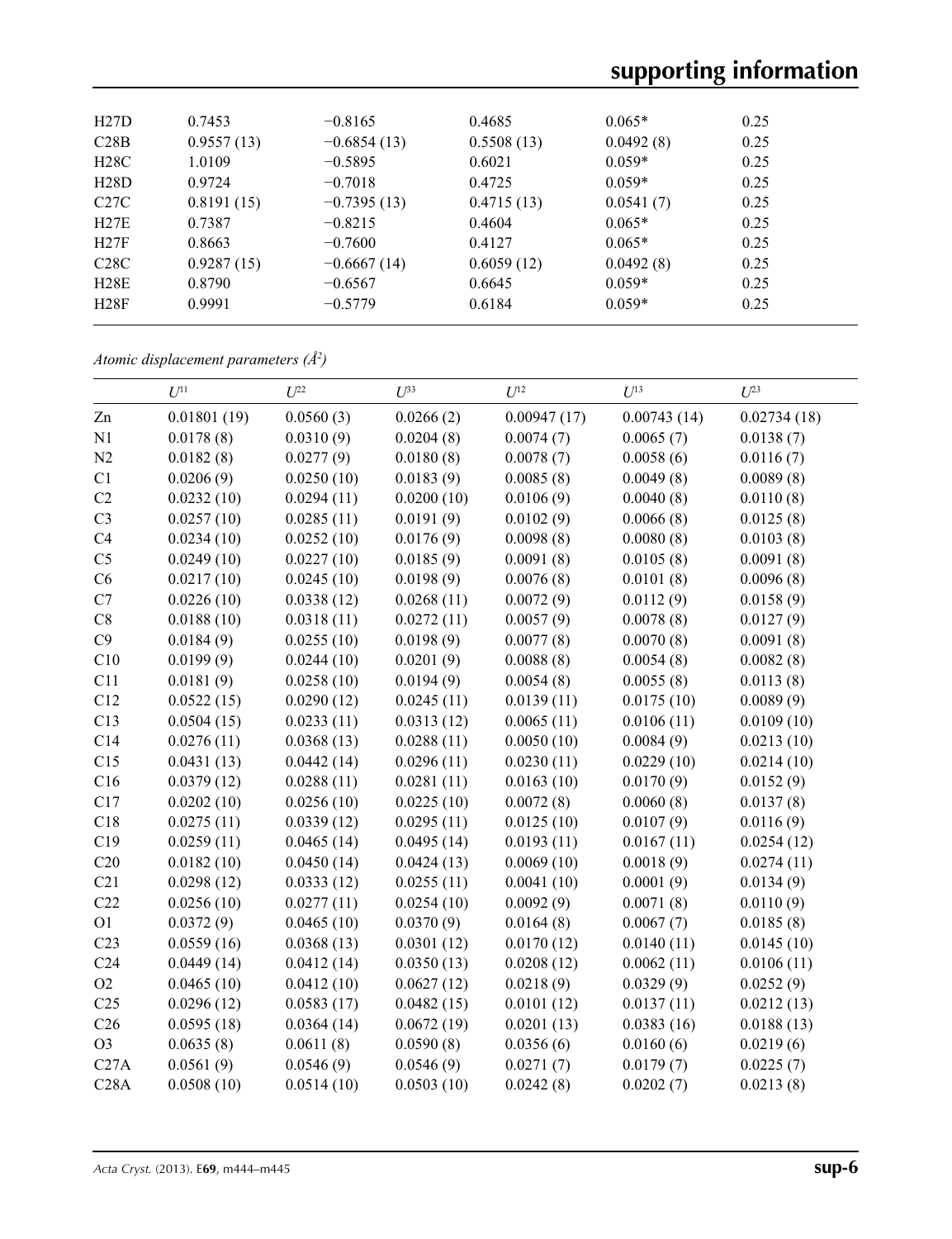# **supporting information**

| C27B              | 0.0561(9)  | 0.0546(9)  | 0.0546(9)  | 0.0271(7) | 0.0179(7) | 0.0225(7) |
|-------------------|------------|------------|------------|-----------|-----------|-----------|
| C28B              | 0.0508(10) | 0.0514(10) | 0.0503(10) | 0.0242(8) | 0.0202(7) | 0.0213(8) |
| C <sub>27</sub> C | 0.0561(9)  | 0.0546(9)  | 0.0546(9)  | 0.0271(7) | 0.0179(7) | 0.0225(7) |
| C <sub>28</sub> C | 0.0508(10) | 0.0514(10) | 0.0503(10) | 0.0242(8) | 0.0202(7) | 0.0213(8) |

*Geometric parameters (Å, º)*

| $Zn-M2$                 | 2.0421(16) | $C21 - C22$      | 1.389(2)  |
|-------------------------|------------|------------------|-----------|
| $Zn-M1$                 | 2.0524(16) | $C21 - H21$      | 0.9300    |
| $N1 - C1$               | 1.372(2)   | $C22 - H22$      | 0.9300    |
| $N1 - C4$               | 1.374(2)   | $O1 - C28A^{ii}$ | 1.397(6)  |
| $N2-C9$                 | 1.371(2)   | $O1 - C23$       | 1.4185    |
| $N2-C6$                 | 1.372(2)   | $O1 - C28B$ ii   | 1.487(13) |
| $C1 - C10$              | 1.405(3)   | $O1 - C28C$ ii   | 1.587(12) |
| $C1-C2$                 | 1.443(3)   | $C23-C24$        | 1.496(3)  |
| $C2-C3$                 | 1.347(3)   | $C23 - H23A$     | 0.9700    |
| $C2-H2$                 | 0.9300     | $C23 - H23B$     | 0.9700    |
| $C3-C4$                 | 1.443(3)   | $C24 - 02$       | 1.400(3)  |
| $C3-H3$                 | 0.9300     | $C24 - H24A$     | 0.9700    |
| $C4 - C5$               | 1.402(3)   | $C24 - H24B$     | 0.9700    |
| $C5-C6$                 | 1.400(3)   | $O2 - C25$       | 1.417(3)  |
| $C5 - C11$              | 1.504(3)   | $C25-C26$        | 1.492(4)  |
| $C6 - C7$               | 1.439(3)   | $C25 - H25A$     | 0.9700    |
| $C7-C8$                 | 1.346(3)   | $C25 - H25B$     | 0.9700    |
| $C7 - H7$               | 0.9300     | $C26 - 03$       | 1.384(4)  |
| $C8-C9$                 | 1.445(3)   | $C26 - H26A$     | 0.9700    |
| $C8 - H8$               | 0.9300     | $C26 - H26B$     | 0.9700    |
| $C9 - C10$ <sup>i</sup> | 1.406(3)   | O3-C27C          | 1.513(12) |
| $C10-C9i$               | 1.406(3)   | $O3-C27B$        | 1.513(13) |
| $C10 - C17$             | 1.493(3)   | $O3-C27A$        | 1.517(6)  |
| $C11 - C16$             | 1.379(3)   | $C27A - C28A$    | 1.504(9)  |
| $C11 - C12$             | 1.384(3)   | $C27A - H27A$    | 0.9700    |
| $C12 - C13$             | 1.388(3)   | $C27A - H27B$    | 0.9700    |
| $C12 - H12$             | 0.9300     | $C28A - O1ii$    | 1.397(6)  |
| $C13 - C14$             | 1.370(3)   | $C28A - H28A$    | 0.9700    |
| $C13 - H13$             | 0.9300     | $C28A - H28B$    | 0.9700    |
| $C14 - C15$             | 1.380(3)   | $C27B - C28B$    | 1.403(18) |
| $C14 - H14$             | 0.9300     | C27B-H27C        | 0.9700    |
| $C15 - C16$             | 1.386(3)   | $C27B - H27D$    | 0.9700    |
| $C15 - H15$             | 0.9300     | $C28B - O1ii$    | 1.487(12) |
| $C16 - H16$             | 0.9300     | C28B-H28C        | 0.9700    |
| $C17 - C22$             | 1.392(2)   | $C28B - H28D$    | 0.9700    |
| $C17 - C18$             | 1.393(3)   | $C27C - C28C$    | 1.502(18) |
| $C18 - C19$             | 1.382(3)   | $C27C - H27E$    | 0.9700    |
| $C18 - H18$             | 0.9300     | $C27C - H27F$    | 0.9700    |
| $C19 - C20$             | 1.383(4)   | $C28C - O1ii$    | 1.587(12) |
| C19-H19                 | 0.9300     | C28C-H28E        | 0.9700    |
| $C20 - C21$             | 1.381(4)   | C28C-H28F        | 0.9700    |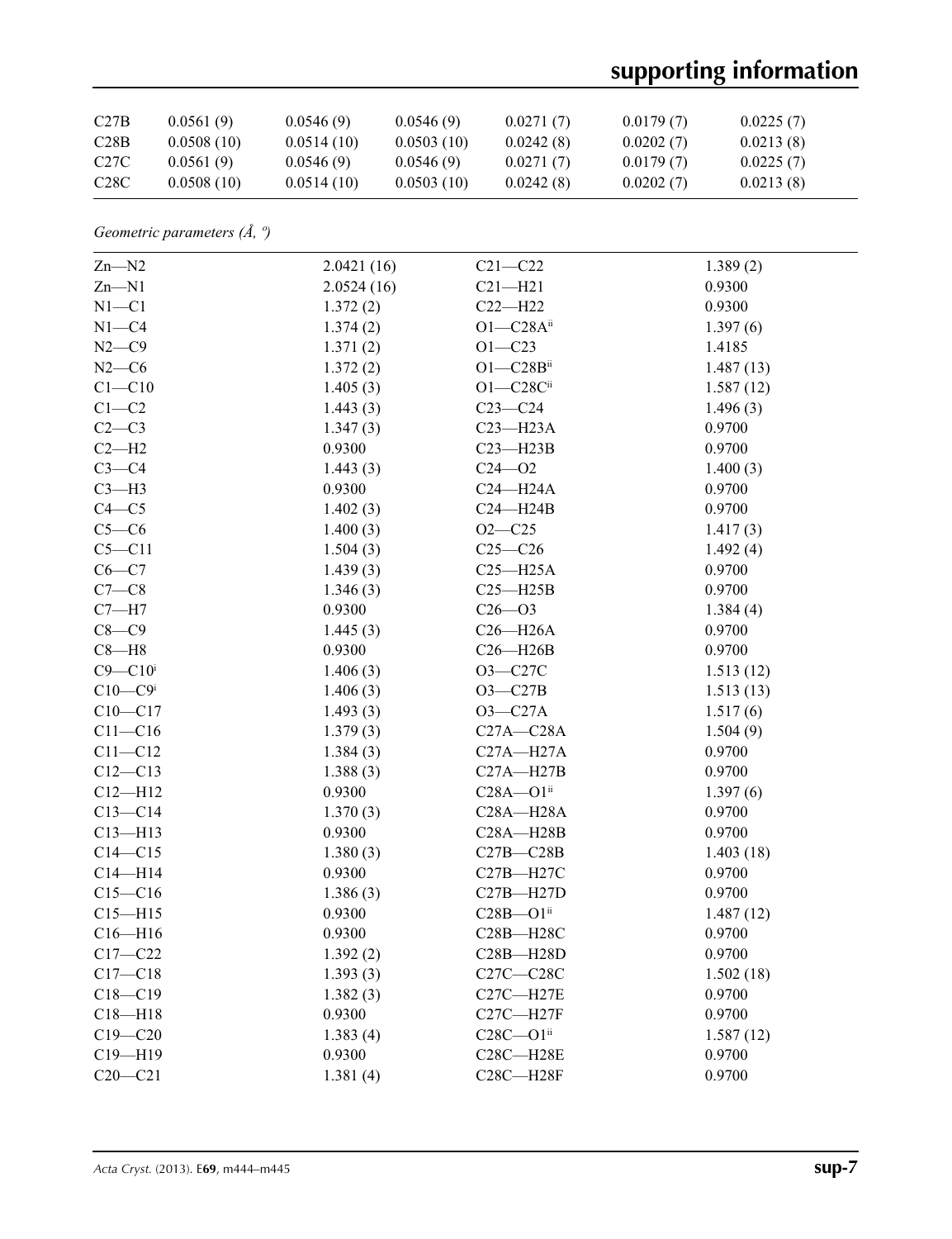| $C20 - H20$                       | 0.9300              |                                                   |            |
|-----------------------------------|---------------------|---------------------------------------------------|------------|
|                                   |                     |                                                   |            |
| $N2 - Zn - N2$                    | 180.0               | $C20-C21-H21$                                     | 120.0      |
| $N2 - Zn - N1$ <sup>i</sup>       | 89.28 (6)           | $C22-C21-H21$                                     | 120.0      |
| $N2^i$ -Zn- $N1^i$                | 90.72(6)            | $C21 - C22 - C17$                                 | 120.83(16) |
| $N2 - Zn - N1$                    | 90.72(6)            | $C21 - C22 - H22$                                 | 119.6      |
| $N2^i$ -Zn- $N1$                  | 89.28 (6)           | $C17 - C22 - H22$                                 | 119.6      |
| $N1^i$ -Zn- $N1$                  | 180.0               | $C28A^{ii}$ - O1 - C23                            | 121.4(3)   |
| $C1 - N1 - C4$                    | 106.75(16)          | $C23 - 01 - C28B$ ii                              | 115.6(5)   |
| $Cl-M1-Zn$                        | 127.32(13)          | C23-O1-C28Cii                                     | 99.7(5)    |
| $C4 - N1 - Zn$                    | 125.65(13)          | $O1 - C23 - C24$                                  | 113.75(11) |
| $C9 - N2 - C6$                    | 106.67(16)          | $O1 - C23 - H23A$                                 | 108.8      |
| $C9 - N2 - Zn$                    | 127.28(13)          | $C24-C23-H23A$                                    | 108.8      |
| $C6 - N2 - Zn$                    | 125.51(13)          | $O1 - C23 - H23B$                                 | 108.8      |
| $N1-C1-C10$                       | 125.32(18)          | C24-C23-H23B                                      | 108.8      |
| $N1-C1-C2$                        | 109.25(17)          | H23A-C23-H23B                                     | 107.7      |
| $C10-C1-C2$                       | 125.37(18)          | $O2-C24-C23$                                      | 109.77(19) |
| $C3-C2-C1$                        |                     | $O2-C24-H24A$                                     |            |
|                                   | 107.45(17)<br>126.3 |                                                   | 109.7      |
| $C3-C2-H2$                        |                     | $C23 - C24 - H24A$                                | 109.7      |
| $C1-C2-H2$                        | 126.3               | $O2-C24-H24B$                                     | 109.7      |
| $C2-C3-C4$                        | 107.10(17)          | $C23-C24-H24B$                                    | 109.7      |
| $C2-C3-H3$                        | 126.5               | H24A-C24-H24B                                     | 108.2      |
| $C4-C3-H3$                        | 126.5               | $C24 - 02 - C25$                                  | 114.6(2)   |
| $N1-C4-C5$                        | 125.70(17)          | $O2-C25-C26$                                      | 108.3(2)   |
| $N1-C4-C3$                        | 109.43(17)          | $O2-C25-H25A$                                     | 110.0      |
| $C5-C4-C3$                        | 124.81(18)          | $C26-C25-H25A$                                    | 110.0      |
| $C6-C5-C4$                        | 125.74(18)          | $O2-C25-H25B$                                     | 110.0      |
| $C6-C5-C11$                       | 116.99(17)          | $C26-C25-H25B$                                    | 110.0      |
| $C4 - C5 - C11$                   | 117.24(17)          | H25A-C25-H25B                                     | 108.4      |
| $N2-C6-C5$                        | 126.10(18)          | $O3-C26-C25$                                      | 108.8(2)   |
| $N2-C6-C7$                        | 109.46(17)          | O3-C26-H26A                                       | 109.9      |
| $C5 - C6 - C7$                    | 124.44(18)          | $C25-C26-H26A$                                    | 109.9      |
| $C8 - C7 - C6$                    | 107.41(18)          | $O3-C26-H26B$                                     | 109.9      |
| $C8-C7-H7$                        | 126.3               | $C25-C26-H26B$                                    | 109.9      |
| $C6-C7-H7$                        | 126.3               | H26A-C26-H26B                                     | 108.3      |
| $C7 - C8 - C9$                    | 107.03(18)          | $C26 - 03 - C27C$                                 | 91.8(5)    |
| $C7-C8-H8$                        | 126.5               | $C26 - O3 - C27B$                                 | 109.8(6)   |
| $C9-C8-H8$                        | 126.5               | $C26 - 03 - C27A$                                 | 121.5(3)   |
| $N2 - C9 - C10$ <sup>i</sup>      | 125.72(18)          | C28A-C27A-03                                      | 103.6(5)   |
| $N2-C9-C8$                        | 109.42(17)          | C28A-C27A-H27A                                    | 111.0      |
| $C10^{i} - C9 - C8$               | 124.69(18)          | O3-C27A-H27A                                      | 111.0      |
| $C1 - C10 - C9$ i                 | 124.99(18)          | $C28A - C27A - H27B$                              | 111.0      |
| $C1 - C10 - C17$                  | 117.65(17)          | O3-C27A-H27B                                      | 111.0      |
| $C9$ <sup>i</sup> - $C10$ - $C17$ | 117.36 (18)         | H27A-C27A-H27B                                    | 109.0      |
| $C16 - C11 - C12$                 | 118.84 (19)         | $O1^{ii}$ - C28A - C27A                           | 109.5(5)   |
| $C16 - C11 - C5$                  | 120.98(18)          | $O1ii$ — $C28A$ —H28A                             | 109.8      |
| $C12 - C11 - C5$                  | 120.17(18)          | $C27A - C28A - H28A$                              | 109.8      |
| $C11 - C12 - C13$                 | 120.5(2)            | $O1^{ii}$ - C <sub>28</sub> A - H <sub>28</sub> B | 109.8      |
|                                   |                     |                                                   |            |